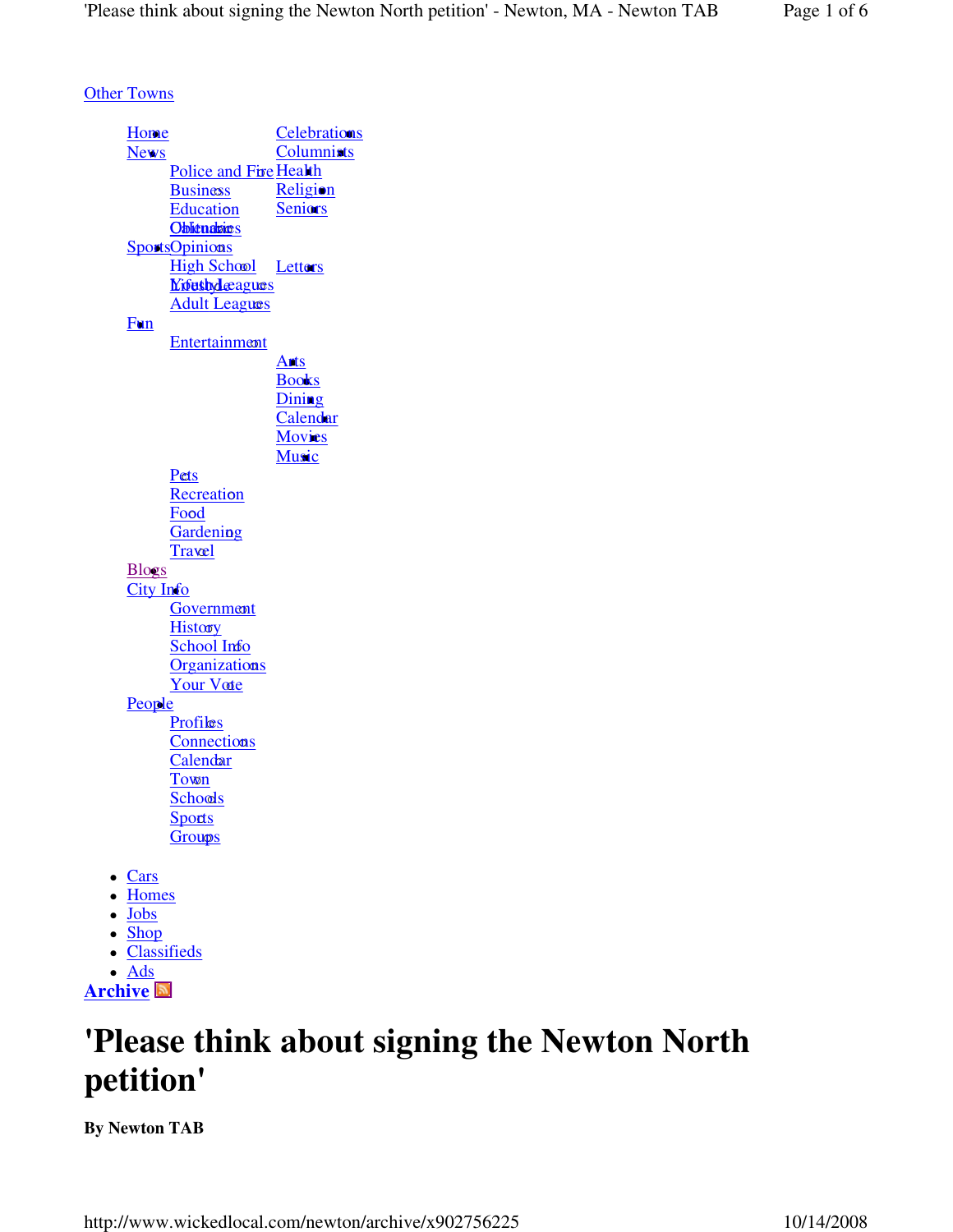#### **Tue Sep 12, 2006, 08:00 PM EDT**

Newton -

A group of Newton citizens are collecting signatures to put a referendum question on the ballot about the new Newton North High School. This referendum question will enable voters to express their opinion about a design for the school that will cost upwards of \$160 million - four times the original cost that voters approved in 2000. In recent months, citizens have expressed the following concerns about this project and the direction of the city:

1. The mayor plans to finance this new building in part from " new growth " - in other words from the operating budget. As we all know, for the last four years, Newton schools and municipal services have experienced significant cuts that have resulted in a reduction in teachers and an increase in class size, as well as left our schools and other municipal buildings in disrepair. The operating budget cannot absorb the additional cost of this building. Inevitably, this capital project will lead to an override. To begin such an expensive project in the hopes that an override will pass in the future is fiscally irresponsible. We need a funding plan that we can count on as we head into the project.

2. A state audit has rated five (5) other schools in the city as " poor, " yet there is presently no plan in place to address the extensive needs of these buildings.

3. There is no plan in place to renovate the firehouses in Newton, all of which are in dire need of updating and repair.

This referendum does NOT end the Newton North building project. It merely allows the voters to weigh in on an extremely expensive design that will eat up over 80 percent of all capital expenditures in the city for the next five years. Citizens will be collecting signatures at various supermarkets and other public places around the city in the next two weeks. Please think about signing a petition that will give all Newton voters a chance to weigh in on this very expensive design.

Richard Frantz

Trowbridge Avenue

#### **League opposes Newturf plan**

The League of Women Voters of Newton remains concerned about many of the issues we raised when the proposal to install artifical turf at Newton South High School was heard by the Community Preservation Committee in November 2005.

We have carefully listened to discussions unfolding in the community and in the Community Preservation Committee's deliberations. Still, we question the wisdom and appropriateness of using CPA money to fund rebuilding of these fields.

We have reservations about the proposed large commitment of CPA funds for this project. The NSHS fields are important to community athletics and need maintenance. A capital project to restructure the fields may be wise for the city to undertake as it plans ahead for several years of Newton North High School construction that will take those fields out of play. However, although a tenuous legal argument may be made to justify this as a CPA project on the basis of 'expanding recreational opportunity,' we do not believe this project meets the intent of the CPA law.

We also question the priority status implied by dedicating such a large share of the fund to this project. The CPC's obligation under the statute is to recommend funds according to a community-wide needs assessment. Can we honestly say that this project represents a need commensurate with our insufficient affordable housing, acquisition/protection of open space, and protection of deteriorating historic properties?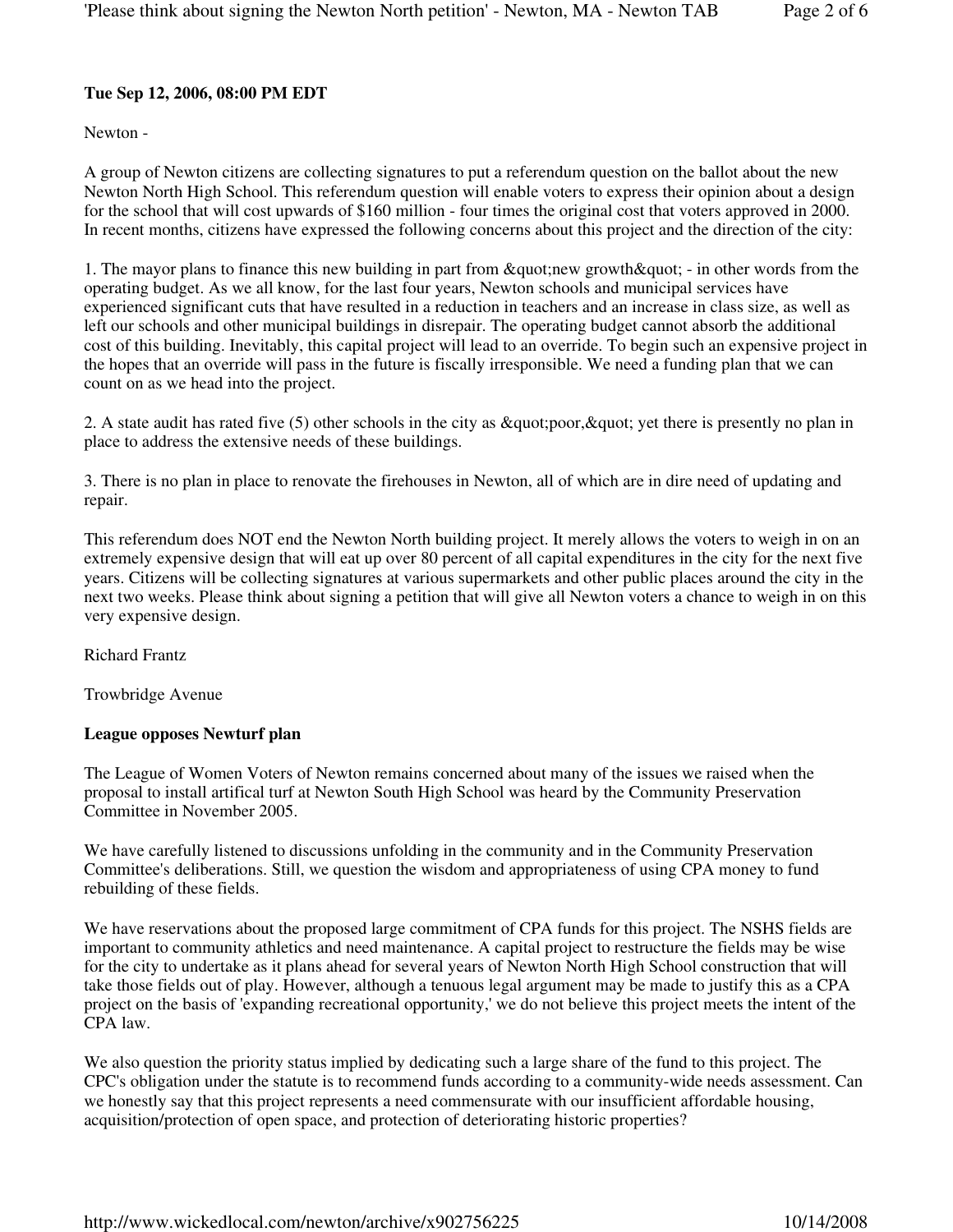Further, attending to water issues is of paramount importance. South Meadow Brook, which runs under the fields, regularly floods downstream areas. Flooding is an immense potential liability for the city and could ultimately cost more than this proposal. Therefore, flood control should be coordinated with the Conservation Commission and with other projects in this watershed area.

We also fear that a strong advocacy campaign may lead to hasty approval of this project. Using this material in this location, requires vetting thoroughly and realistically of both first and long term maintenance and replacement costs.

We urge the Aldermen to proceed with the utmost scrutiny as they assess this large request for CPA funds.

Susan Rosenbaum, president

League of Women Voters

#### **'Mr. Epstein, your empty rhetoric is tiring'**

How disappointing that Mr. Epstein (Letters to the editor, Aug. 30 TAB), who provoked what could have been an interesting discussion about whether Jews should vote for the GOP, has sabotaged the discussion by the use of GOP/ Rove inspired propaganda techniques. Previously, Mr. Miller had written a very thoughtful response to him, carefully listing reasons why the Bush administration's policies are out of keeping with Jewish traditions and values. Instead of utilizing the list for a discussion (which could further debate and understanding), Mr. Epstein accused the writer of being a " Bush hater. "

By using the phrase " Bush hater, " Mr. Epstein attempts to frustrate the very dialogue he appeared to initiate in the pages of the TAB. Instead we get the propagandistic notion that those of us (Now a growing majority of Americans) who oppose the Bush administration policies are angry and irrational. Instead of a discussion of the policies of the administration, we get smears and innuendo.

In addition, in the Aug. 26 TAB, Mr. Epstein asks that the Newton Public Schools & quot; dispense with some ... of its 'multicultural' agenda and focus more on good old fashioned American patriotism. & quot; Mr. Epstein, where is the meat? Your empty rhetoric is tiring. How would you define  $\&$  quot; patriotism $\&$  quot; and what makes you think that "multiculturalism" is not patriotic? How does teaching "multiculturalism"  $\&$ quot; weaken and undermine ... the continuation and strength of our nation $\&$ quot; ? Are you suggesting Newton should focus on White peoples' history? Do you think a patriotic education involves the notion that one should support what the US government does, right or wrong, even if it is carrying out a murderous and unjust war. Do you suggest that those of us who criticize the Bush administration should be arrested for treason or move somewhere else? Well, wrong! We fight to reclaim the idea of America and the ideal of a wonderful democracy, one which has been and could continue to be an example to the world and the hope of millions. Right now, the administration in Washington is remaking the dream into a nightmare.

William Dain

Harvard Circle

#### **'Know your heroes and villains'**

Sept. 5, 2006 is the night that will live in infamy. After five hours of deliberations Newton Board of Aldermen approved the worst possible site plan for Newton North High School and the funds for construction manager. This means that the project will proceed as planned by the mayor and designed by Gund Partnership. But it does not mean that the school will finally be built because the city cannot spend \$165 million (at least) to build it without leaving other Newton schools in disrepair and sinking the city in debt for the next 20 years. Why did the aldermen vote for it? Because Mayor Cohen and his administration pressured them? Definitely. Because School Committee attached itself to the mayor? Certainly. Because the aldermen play political games instead of solving issues? Of course. But still there were seven of them who voted against the site plan: George Mansfield, Ken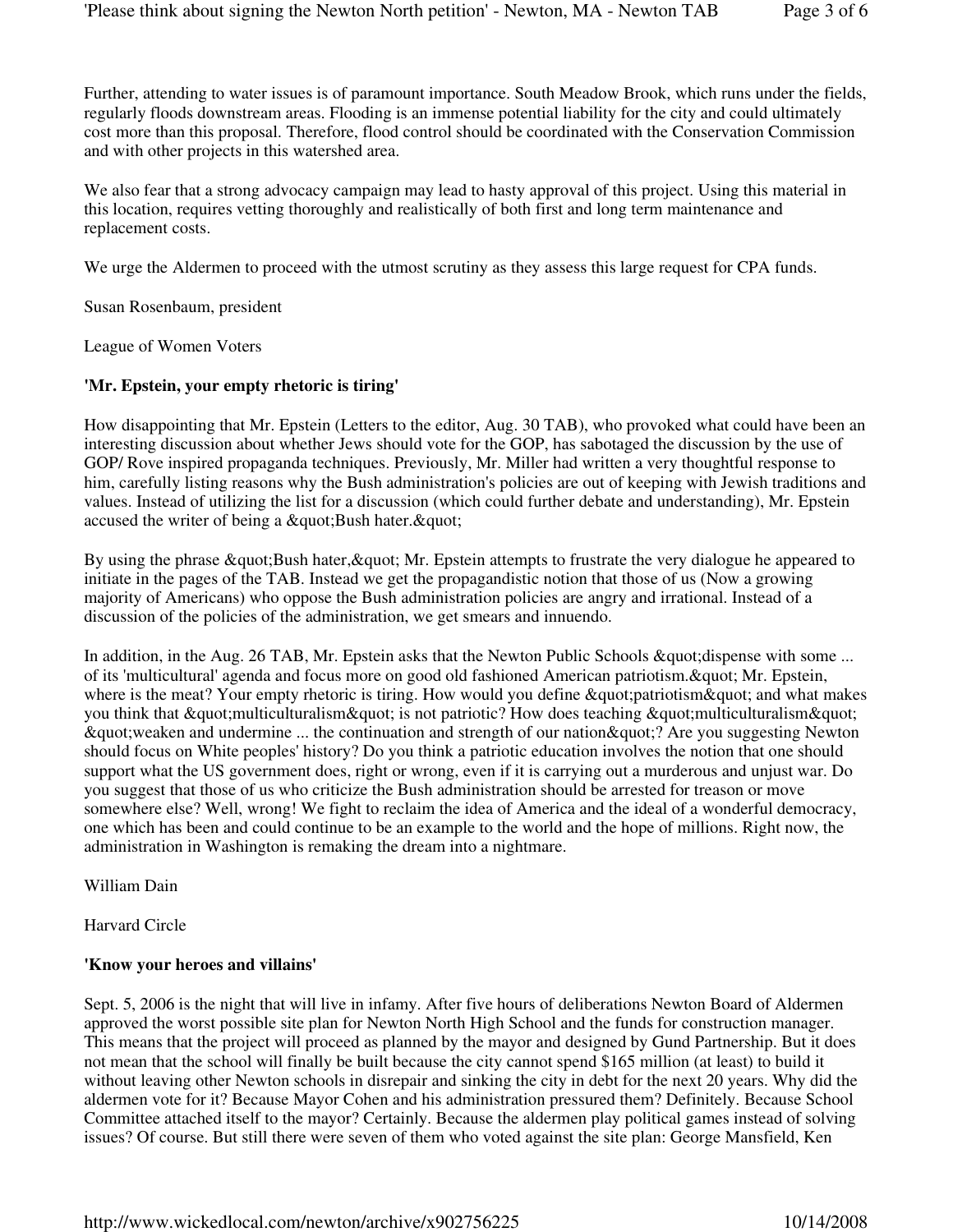Parker, Amy Sangiolo, Jay Harney, Marcia Johnson, Paul Coletti, and Susan Albright (Stephen Linsky was expected to join them but got sick). They were not rejecting the new school - they were trying to save \$60 million to fix other schools and public buildings, maintain the infrastructure, re-hire the fired teachers, librarians and firefighters. Remember these people - they are the living evidence of the fact that our legislative organ is not completely subservient to our executive organ. And know the names of the other 16 aldermen: Sydra Schnipper, Lisle Baker, Verne Vance, Victoria Danberg, Anthony Salvucci, Richard Lipoff, Mitchell Fishman, Ted Hess-Mahan, Leslie Berg, Brian Yates, Scott Lennon, Christine Samuelson, Cheryl Lappin, Leonard Gentile, Benjamin Weisbach, Carlton Merrill.

Anatol Zukerman

West Newton

#### **Debate what will go in inside the new high school**

The ongoing debate over the fiscal and architectural proposals entailed in replacing a not so old Newton North High School with a new building certainly has generated much civic attention. I, for one, would like to see a similar level of civic attention paid to what goes on inside any school building to be built or remodeled. How about our civic leaders debating whether our kids should be taught more about the values and merits of western civilization and "love of country" with less enmeshing of our kids by school administrators in what is becoming a pervasive religion of "multiculturalism" and "diversity. " Such a debate would be useful - at least as useful as all the debate about the site planning of a new building.

James E. Epstein

Manchester Road

#### **'Another nail in the coffin' for Newton North**

In reference to the funding plan for the new high school that the mayor says he can pay for without an override: I recently read in one of the Boston papers that houses in Newton are selling below their assessed value. The new owners will surely ask for a tax abatement and reassessment of their property, which means less income from taxes to the city. The Republican candidate for governor says  $\&$  quot: No new taxes.  $\&$  quot: Perhaps the Democratic candidates may be thinking the same, which means less revenue to the city.

Unless the mayor is a magician and can conjure money for the school or he is using Enron type of accounting to justify the available money for the school, I see it as another nail in the coffin for the school.

Perhaps he feels he can fool some of the people some of the time, but he cannot fool all of the people all of the time.

Oscar Baron

Concord Street

#### **'We cannot trust our security to amate**

Democrats'

My first reaction after reading William Dain's Aug. 30 letter to the editor was to confess.I'm one of those people Mr. Dain describes as not being sane for supporting George Bush. I support President Bush, his war on terror and our war in Iraq. After reading Mr. Dain's arguments for not supporting President Bush I am further convinced that we cannot trust our security to amateurs and/or Democrats. Although I don't find President Bush particularly quotable, I agree with his statement: "if we think things are bad now wait till we cut and run. "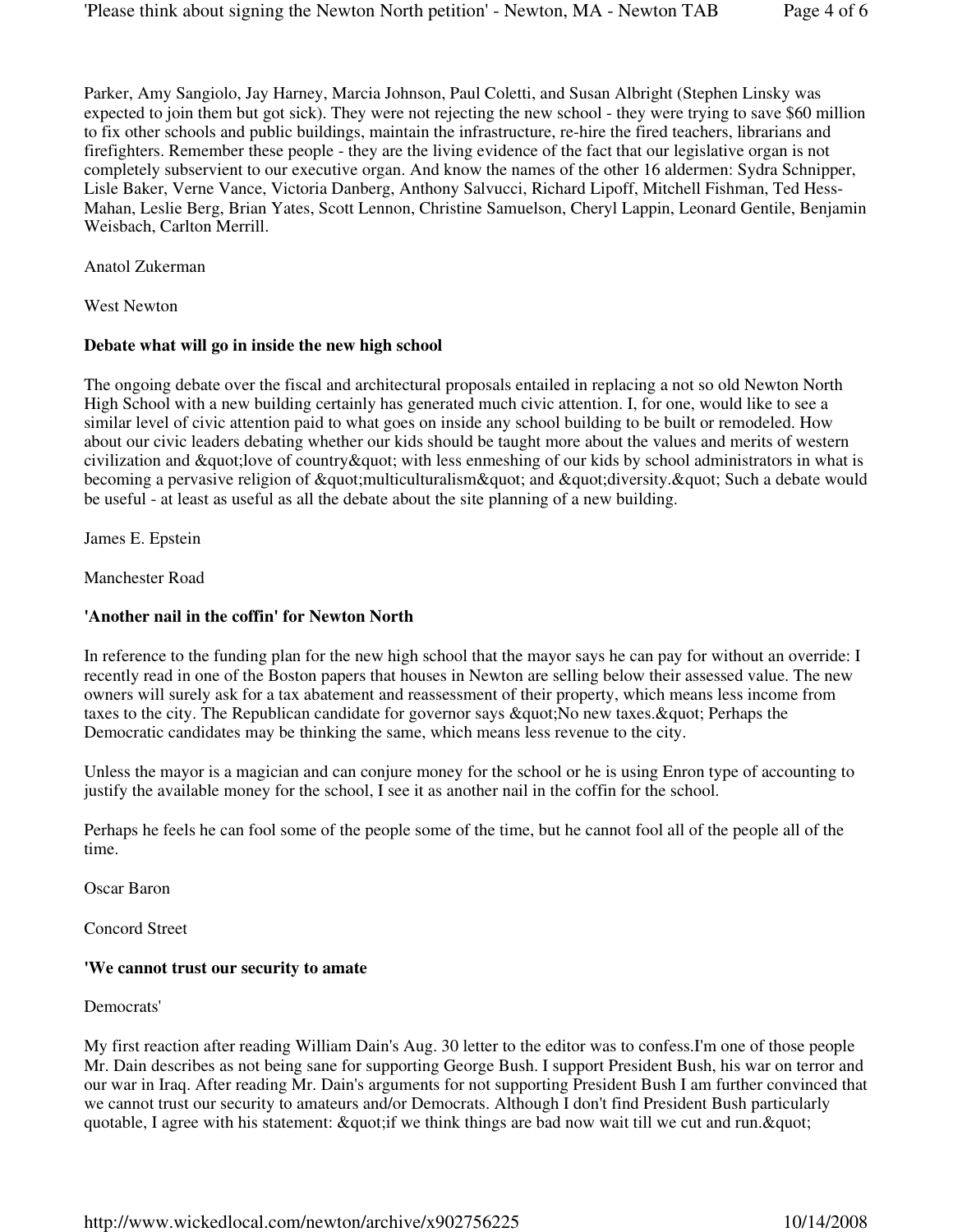Robert L. Cerra

Auburn Street

## **Seriously, end i**

t

The July 19 TAB printed my letter " End City Hall arrogance " in which I quoted the Ward 3 alderman saying " I never knew there were so many experts in the city of Newton! ". The August 30 TAB quoted this same man addressing fellow aldermen: " What makes you guys think you know any better than these in the business?  $\&$ quot; and sarcastically referring to these aldermen as  $\&$ quot; geniuses $\&$ quot;.

I can only imagine what kind of childhood conditioning formed this man's mentality, and what kind of statements were constantly crammed into his head those many decades ago by parents and teachers. "Don't talk back to your elders. & quot; & quot; Don't question authority! & quot; & quot; Shuddup, Tony. What makes you think you know anything. Stupido! & quot;

Somewhere there's a psychiatrist's couch with Mr. Salvucci's name on it, waiting for a competent professional to delve the mysteries of Humpty Dumpty's mind, before this egg falls off the wall and cracks into little pieces that horses and men cannot put back together. In the meantime, there's a wooden chair in the Aldermanic Chamber from which his name desperately needs to be removed.

For the love of pizza, someone,anyone, from Ward 3, get 50 nomination signatures next spring, and run against this aldermaniac. Newton needs to be freed from this autocratic mentality, and become a place where people are allowed and encouraged to think for themselves,especially when they are making decisions that are going to affect the whole city and cost a quarter of a billion dollars.

#### **Adam Maleson**

#### **Winona Street**

#### **'Put this boondoggle of a project on the ballot'**

We do need a new Newton North but we don't need to build a Crystal Palace or substitute sizzle for substance. We don't need two floors of community space while relegating our students to no man's land in a corner of the third and forth floors. Does an evacuation plan even exist for the kids in case of an emergency? How prepared are the taxpayers of this city to pay for a new high school while the rest of the city's buildings are left to crumble? David Cohen thinks new growth will foot the bill but has he looked around at the 750-plus homes for sale and all the empty retail space in town? Talk about being delusional! When the bill comes due where will David Cohen be? Retired from public life and living high on the hog? The time has come, David, to put this boondoggle of a project on the ballot and let the voters decide. I for one agree with Brenda Loew and Anatol Zukerman and more than a few of my neighbors that the design resembles half a Nazi swastika and should have been discarded immediately. The mayor, Board of Aldermen and School Committee do not have the credentials to evaluate this project with any credibility. Nor does Jeremy Solomon, the Mayor's 30-something puppet. It is a shame that fresh blood cannot be elected in this city without the help of the mayor, Democratic City Committee and PTO's. Eventually the chickens will come home to roost and we the taxpayers and voters who are this city's "stockholders" will pay a very dear price for permitting a minority of politically correct radicals to control the city's business and run us into debt. I support the effort to put this question on the ballot and would pray for a large turnout at the polls.

Mary Clossey

Lexington Street